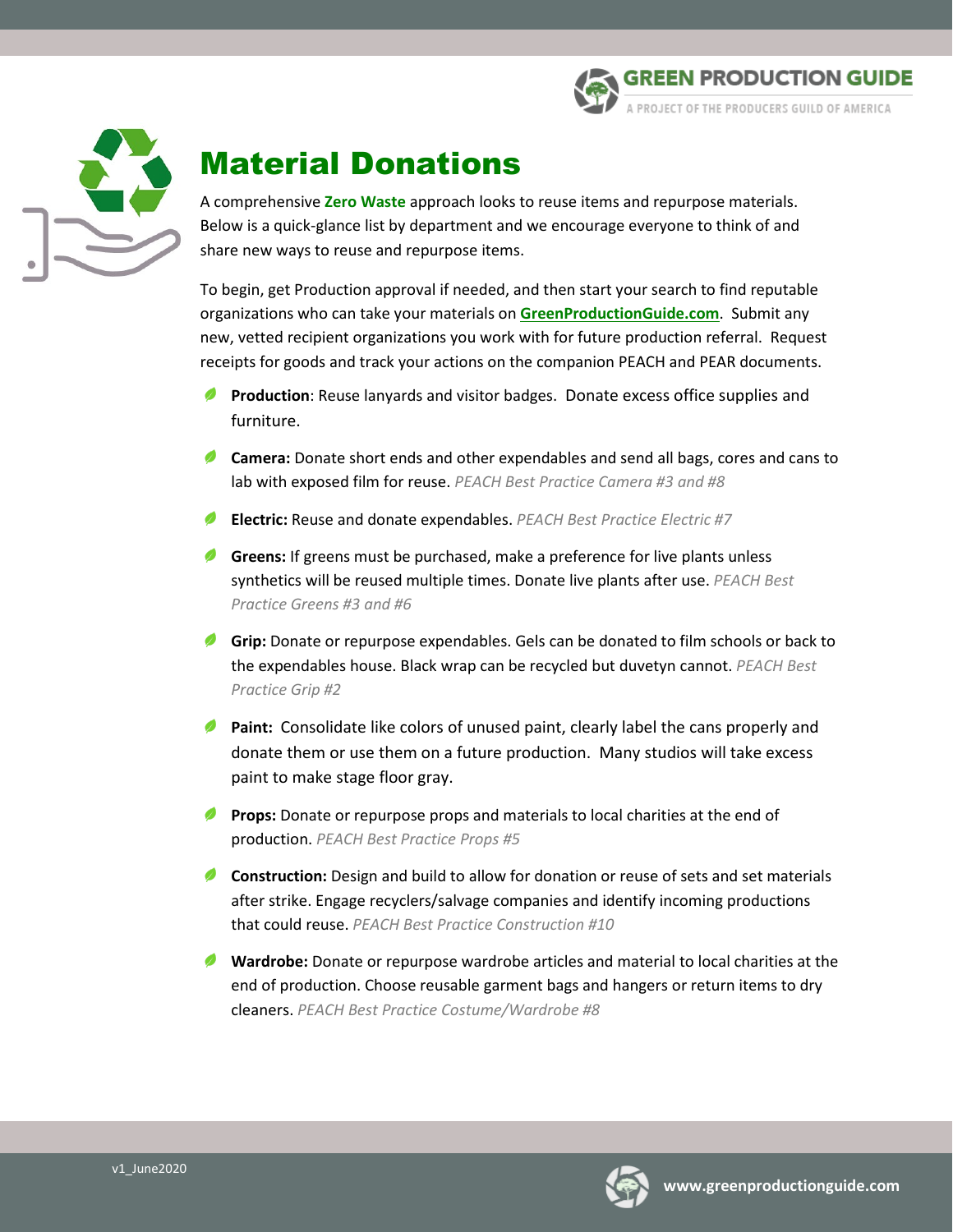



# Food Donations

#### **According to the EPA:**

- More than **41 million tons** of food waste was generated in 2017, 94% of which was thrown away into landfills or incinerators;
- As of 2017, **11.8% of households** in the U.S. are food insecure, meaning they do not know where their next meal will come from.
- Wasted food means wasted money for businesses and residences;
- When food decomposes in landfills it generates greenhouse gases; keeping food out of landfills prevents millions of pounds of CO2 and methane from being released into the atmosphere.

### **Financial Benefits of Donating Food**

• Instead of paying for waste hauling services for edible food, food banks can pick up food, typically for free. By keeping edible food out of the dumpster, you can also reduce trash disposal fees.

#### **How to Donate?**

First, there are laws that exist to address food donations and to protect the donor from liability in the [US,](https://publichealthlawcenter.org/sites/default/files/resources/Liability%20Protection%20Food%20Donation.pdf) [Canada,](https://urldefense.proofpoint.com/v2/url?u=http-3A__www.nzwc.ca_focus_food_guidelines-2Dfor-2Dfood-2Ddonations_Documents_18-2D064-2DFoodDonation-2DLiabilityDoc-2Dv7WEB.pdf&d=DwMFaQ&c=uw6TLu4hwhHdiGJOgwcWD4AjKQx6zvFcGEsbfiY9-EI&r=9CF08jAayv2WDOLrnyPw7A&m=C2CQlmgdtg9m8v0BEdczEiyck2bMZl5HyLKTjbNO9zA&s=JPuDX7v7tynf05epTg8sZgIMvP_OfEoKzghvJUqi-uc&e=) [Australia,](https://www.ozharvest.org/wp-content/uploads/2017/06/Doc005V1-Legal-Information.pdf) an[d New Zealand](http://www.legislation.govt.nz/act/public/2014/0032/latest/DLM5431609.html) (among others).

Second, when donating, be sure to comply with any local regulations and check with the local health authority to ensure adherence to safe food handling requirements. General guidelines are below.

### **Where Can We Donate?**

There are lots of great organizations working to feed communities. Food banks, schools and churches often have food recovery programs and are always knowledgeable resources. Other non-profit organizations also exist with the sole mission of collecting food donations for those in need. Refer to **[GreenProductionGuide.com](http://www.greenproductionguide.com/tools/food-donations/)** to find recommended organizations in your area and to submit recipient organizations you work with for future production referral.

### **Arranging for Food Donation Pick-up**

1. During pre-production, connect with a local food bank or food recovery organization in each filming location. (1- 2 week notice is preferred to make arrangements). The food bank or food recovery organization must be a nonprofit organization that is operating for religious, charitable, or educational purposes and does not provide net earnings to, or operate in any other manner that inures to the benefit of, any officer, employee, or shareholder of such organization.

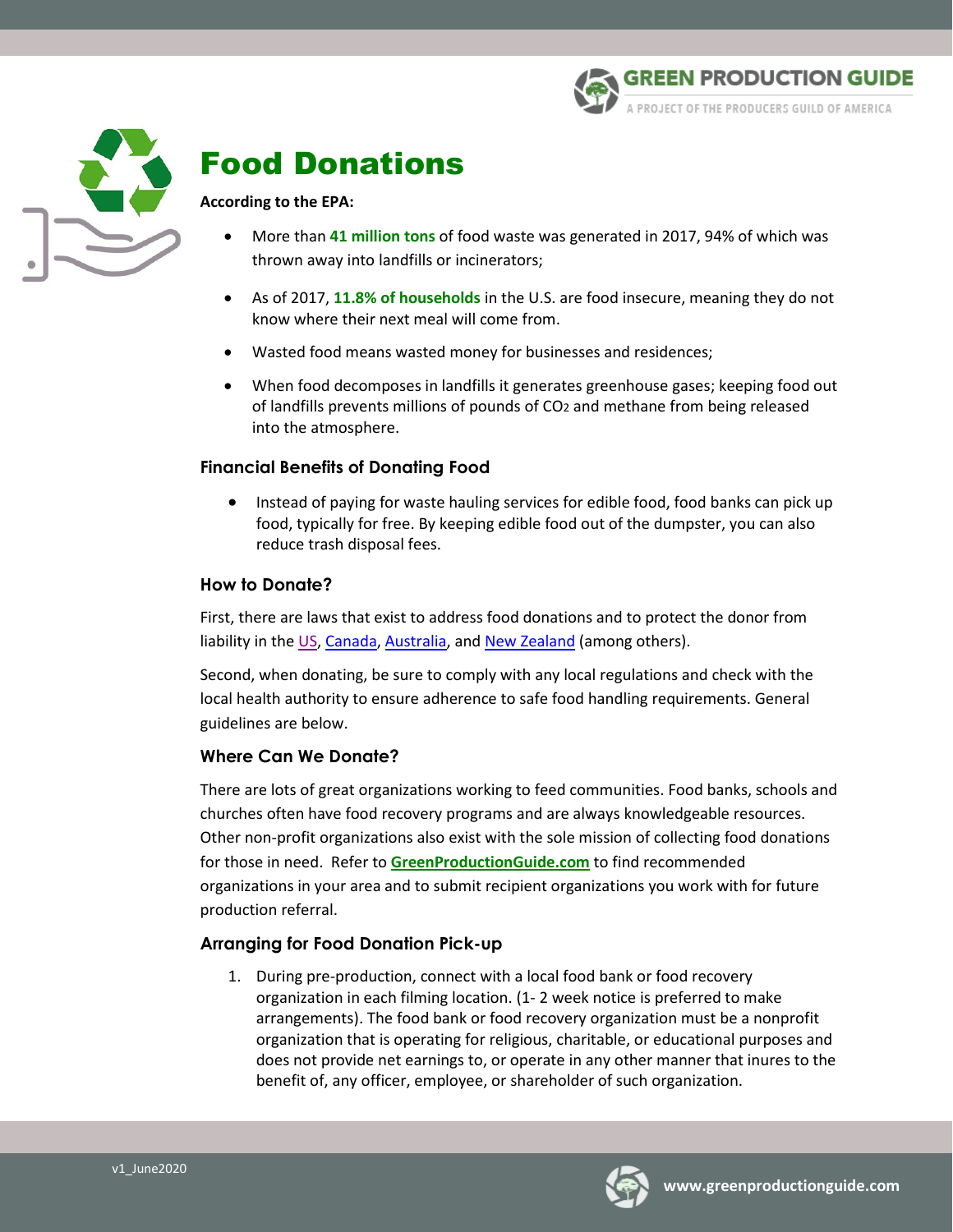

- 2. If requested or required by your production company &/or the caterer, provide to each receiving organization a **[Food Donation Agreement](http://www.greenproductionguide.com/wp-content/uploads/2014/07/Food-Donation-Agreement_2014.pdf)** that must be signed by an authorized representative prior to or at first pick up.
- 3. The receiving organization contact should be added to the Call Sheet e-distribution list and kept informed of catering schedule changes to ensure timely food pickup.
- 4. Recipients of food donations should provide a tracking report that lists (at minimum): the date, quantity and value that was donated.

### **Additional Steps**

- 5. Use the **[Rock & Wrap It Up](http://rockandwrapitup.org/)** calculator to see how much waste was diverted.
- 6. Track disposal fees and hauling services cost savings due to amount of diverted waste. Enter data into PEAR and/or Sustainability Report.

### **Protocols When Donating**

- Staff handling food should follow proper hand washing and hygiene practices.
- Avoid cross-contamination of foods by keeping raw food (particularly meats) away from cooked or ready to eat food.
- Store items to be donated in a designated area that follows safe food storage protocols to avoid contamination.
- Work with the recipient organization to ensure food is received and transported safely and maintained at a proper temperature.

### **The Following Foods Should Never Be Donated:**

- Dented, swollen, leaking or rusty cans;
- Dry goods that show evidence of moisture;
- Any food with packaging that is not intact;
- Any food showing signs of spoilage or decay (such as mold or a bad odor)

#### **Other Useful Tools**

- **[Food Recovery –](https://law.uark.edu/documents/2013/06/Legal-Guide-To-Food-Recovery.pdf) a legal guide**
- **[Food Safety Basics](http://www.foodprotect.org/media/guide/food-recovery-final2007.pdf)**
- **[Tax Deduction for Food Donation, a Legal Guide](http://www.chlpi.org/wp-content/uploads/2013/12/Food-Donation-Fed-Tax-Guide-for-Pub-2.pdf)**
- **[U.S. Federal Food Donation Act of 2008](https://www.gpo.gov/fdsys/pkg/BILLS-110s2420enr/pdf/BILLS-110s2420enr.pdf)**
- **EPA [Guide to Conducting and Analyzing a Food Waste Assessment](https://www.epa.gov/sites/production/files/2015-08/documents/r5_fd_wste_guidebk_020615.pdf)**
- **[Reducing Wasted Food & Packaging: EPA Guide for Food Services and Restaurants](https://www.epa.gov/sites/production/files/2015-08/documents/reducing_wasted_food_pkg_tool.pdf)**



**EN PRODUCTION GUIDE** 

ROJECT OF THE PRODUCERS GUILD OF AMERICA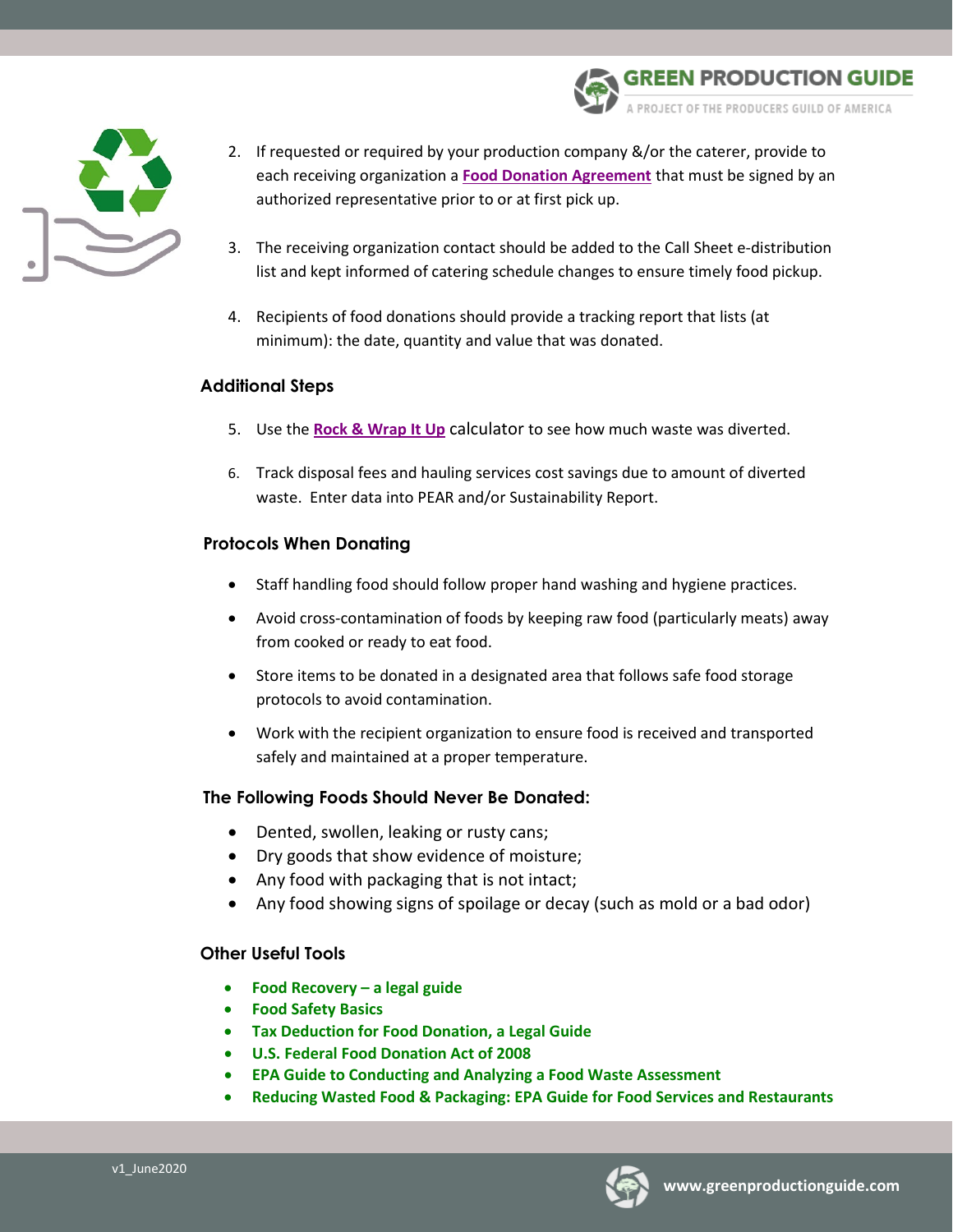## **Food Donation Agreement\***

This Agreement (this "Agreement") is dated \_\_\_\_\_\_\_\_\_\_\_\_ \_\_\_, 20\_\_ between

("Donor") and ,

a nonprofit organization ("Recipient").

WHEREAS, in connection with its production activities, Donor has and will have leftover foodstuffs and other consumables (the "Goods"). Donor wishes to donate such Goods to Recipient, pursuant to the terms of this Agreement.

1. **DONATION; FREE DISTRIBUTION**. Donor hereby donates the Goods to Recipient. Recipient represents and warrants that (i) the Goods will be distributed for free to Recipient's clients, (ii) Recipient is a nonprofit organization that is operating for religious, charitable, or educational purposes and does not provide net earnings to, or operate in any other manner that inures to the benefit of, any officer, employee, or shareholder of Recipient, (iii) Recipient is knowledgeable of the standards to properly recondition donated food or grocery products, and (iv) Recipient is not providing anything of monetary value to Donor in consideration of the Goods.

2. **INSPECTION.** Recipient acknowledges inspection of each donation of Goods, and satisfaction with their condition.

3. **RELEASE**. Recipient, for itself and its successors, assigns, agents, employees, and representatives, hereby releases and discharges the Donor,

and each of their former, current and future directors, officers, shareholders, predecessors, successors, assigns, affiliates, board members, agents, insurance carriers, attorneys, servants, employees (including without limitation any catering company engaged for the preparation and delivery of the Goods) from each and every claim, cause of action, damages (including consequential damages) and demands, loss and expense, including but not limited to attorneys fees and costs, that it has or might have, in any way arising out of or in connection with this Agreement or the Goods except to the extent that any such liability cannot be released or waived under applicable Federal, state or local law. The foregoing shall, to the fullest extent of applicable law, be in addition to, and not in replacement or substitution of, any legal protections offered by any "Good Samaritan" or other similar laws in any jurisdiction.

4. **WARRANTY DISCLAIMER**. Donor hereby expressly disclaims all warranties, written or oral, statutory, express or implied, including any warranty of wholesomeness, merchantability, condition, quality, fitness for use, or suitability of the Goods in any respect whatsoever, including any warranty regarding the absence of any defects therein, whether latent or patent; it being understood and agreed that the Goods are being donated in their current condition as of the date hereof. In connection with Donor's donation of the Goods, Donor shall in no event be liable for any claim whatsoever by or through Recipient, or any third party, for any issue or problem with the Goods, whether such claim is based in any form of warranty, contract, tort (including negligence), strict liability or otherwise and whether for direct, incidental, consequential, exemplary or other damages, except to the extent that any such liability cannot be released or waived under applicable Federal, state or local law. Donor neither assumes nor authorize any person to assume on their behalf any liability in connection with the use or reuse of the Goods.

5. **SHIPPING OR TRANSPORTING**. Recipient shall be responsible for the cost of shipping or transporting the Goods from Donor's designated pick-up site, and Recipient assumes all responsibility for any injury or property damage arising during the shipping or transporting of the Goods.

**1**